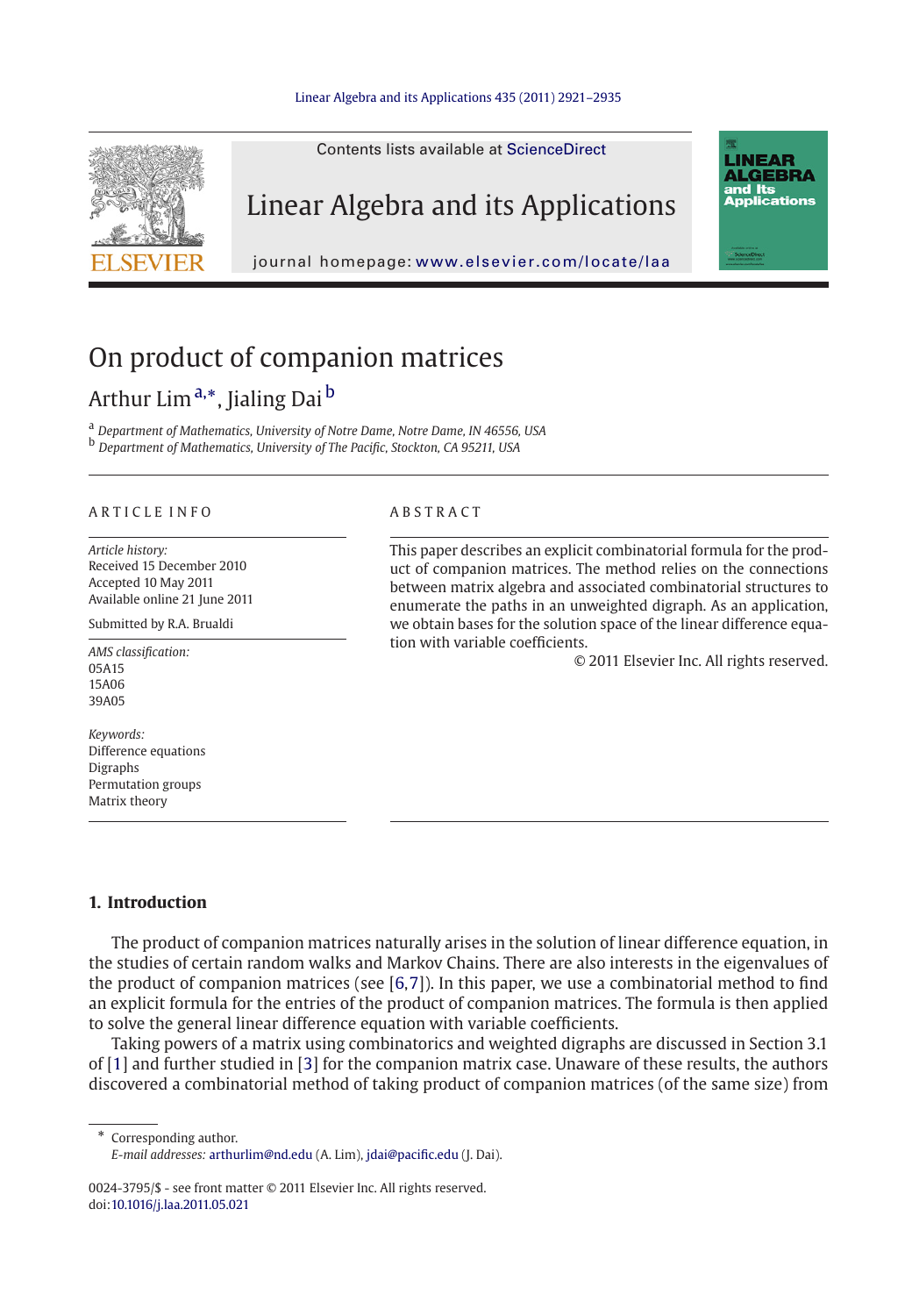a new perspective. The different perspective yields the same digraph in [\[3\]](#page-14-3) but without weighted edges. This allows the combinatorial method to extend beyond the homogeneous power of a companion matrix to the (non-homogeneous) product of companion matrices. The authors' construction also highlights natural connections between matrix algebra and the paths of the associated digraph. Moreover the vertices of the digraph correspond to the summands in the decomposition of a companion matrix over its rows.

As one may expect, the answer for an explicit formula for the entries of the product of companion matrices should be quite complicated. However, the use of a digraph has greatly helped in managing and organizing our computations. Moreover, the interesting involvement of the permutation group in the final answer allows us to write a reasonably short formula for the product of companion matrices and a simple description of the solution space of a linear difference equation. Indeed, our method is another ode to the usefulness of graphs and groups.

We should point out that although explicit solution for general linear difference equations are given in [\[4](#page-14-4)], they appear to be unmotivated and no methods of solution are discussed. In contrast, the method of solution in this paper connects the solutions of linear difference equation with variable coefficients to enumerative combinatorics in an associated digraph. In addition, we also show that the solution space of a linear homogeneous difference equation is given by the linear combinations of the integer translates of a single function  $T_{k,m}(\vec{c}, r)$  (see Section [2,](#page-1-0) Corollaries [6.1](#page-12-0) and [6.2\)](#page-13-0).

This article is organized as follows. Section [2](#page-1-0) defines notations and states the key formula for the product of companion matrices. Section [3](#page-2-0) explains the construction of the digraph associated to companion matrices of the same size. Section [4](#page-4-0) gives important reduction relations and describes the algebraic structures that simplify our computations (see Lemma [4.1](#page-4-1) and Proposition [4.2\)](#page-5-0). In Section [5](#page-9-0) we put together all results to compute the product of companion matrices. We apply the product formula for the companion matrices to solve the linear difference equation in Section [6.](#page-12-1) We make some concluding remarks in Section [7.](#page-14-5)

#### <span id="page-1-0"></span>**2. Notations and key formula**

In this section, we define notations and state the formula for the product of companion matrices. We will adopt all notations established in this section throughout the paper. Let  $\mathbb{N}_0$  denote the set of non-negative integers. For each positive integers *k*, *m* and  $1 \leqslant j \leqslant k$ , define the set:

$$
Q(k, m) = \{(a_1, a_2, \ldots, a_k) \in \mathbb{N}_0^k; a_1 + 2a_2 + \cdots + ja_j + \cdots + ka_k = m\}.
$$

For each  $\vec{a} = (a_1, a_2, \ldots, a_k) \in Q(k, m)$ , define the integer-valued function  $\chi_{\vec{a}}$  on the set of integers  $\{1, 2, \ldots, a_1 + a_2 + \cdots + a_k\}$  by

$$
\chi_{\vec{a}}(s) = \begin{cases}\n1 & 1 \leq s \leq a_1 \\
2 & a_1 + 1 \leq s \leq a_1 + a_2 \\
\vdots \\
j & a_1 + \dots + a_{j-1} + 1 \leq s \leq a_1 + \dots + a_{j-1} + a_j \\
\vdots \\
k & a_1 + \dots + a_{k-1} + 1 \leq s \leq a_1 + \dots + a_{k-1} + a_k.\n\end{cases}
$$

We note here that for any  $1\leqslant j\leqslant k$ , if  $a_j=0$  then  $j$  will not be in the range of  $\chi_{\vec a}.$  Moreover, we have:

$$
\sum_{s=1}^{a_1+a_2+\cdots+a_k} \chi_{\vec{a}}(s) = a_1(1) + a_2(2) + \cdots + a_k(k) = m.
$$

The purpose of defining  $\chi_{\vec a}$  is to aid in listing all permutations of a given multiset (a generalization of set where members are allowed to repeat). For example,  $\chi_{\vec{a}}$  is associated to the multiset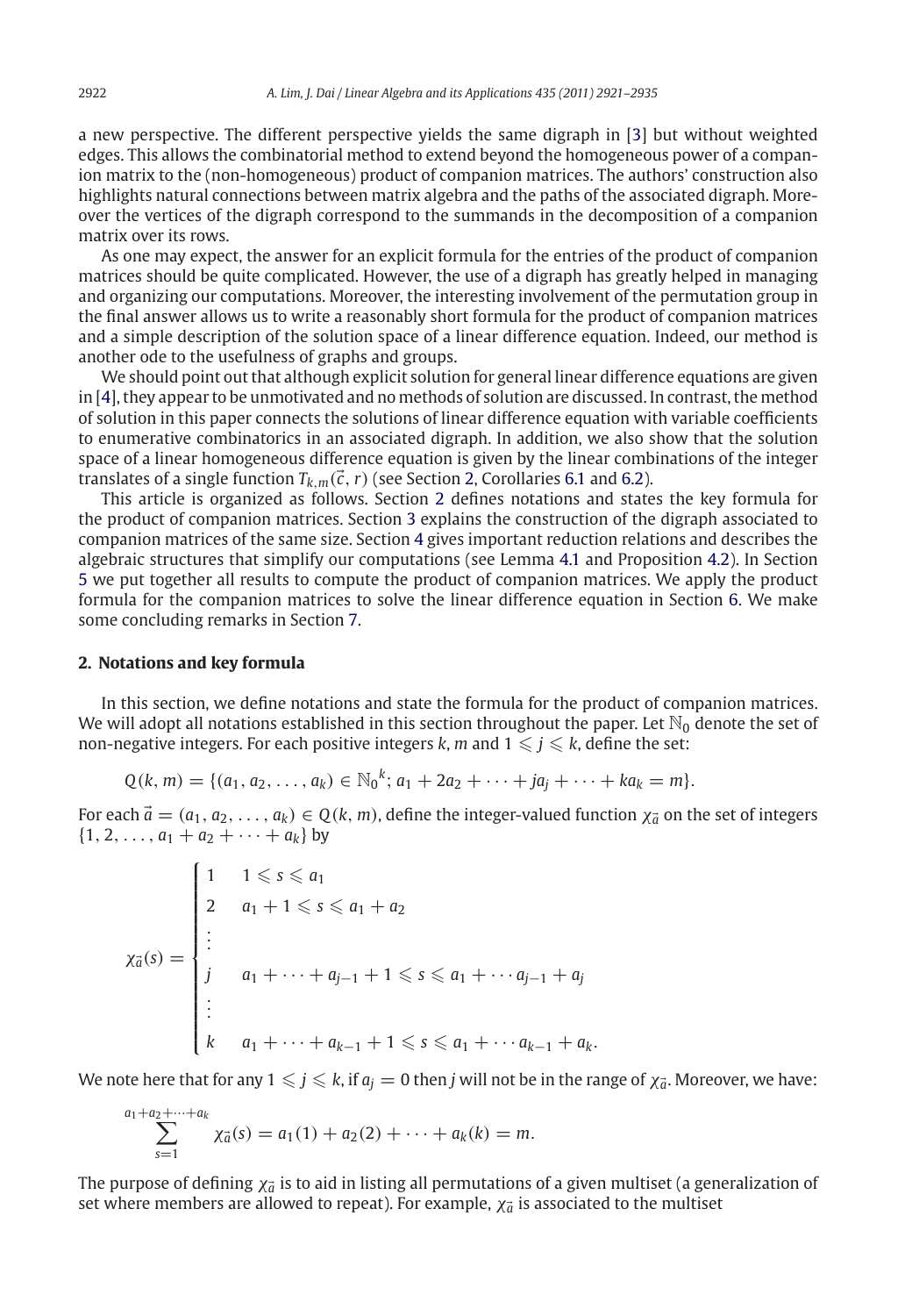$$
R = \{1, 1, \ldots, 1, 2, 2, \ldots, 2, \ldots, k, k, \ldots, k\}
$$

with  $a_1$  copies of 1's,  $a_2$  copies of 2's, …, and  $a_k$  copies of *k*'s. By definition of  $\chi_{\vec a}$ , we can rewrite the set *R*:

$$
R = \{ \chi_{\vec{a}}(1), \chi_{\vec{a}}(2), \ldots, \chi_{\vec{a}}(a_1), \chi_{\vec{a}}(a_1 + 1), \chi_{\vec{a}}(a_1 + 2), \ldots, \chi_{\vec{a}}(a_1 + a_2), \ldots, \chi_{\vec{a}}(a_1 + \cdots + a_{k-1}), \chi_{\vec{a}}(a_1 + \cdots + a_{k-1} + 1), \ldots, \chi_{\vec{a}}(a_1 + \cdots + a_k) \} = \{ \chi_{\vec{a}}(j); 1 \leq j \leq (a_1 + \cdots + a_k) \}.
$$

Let  $S_n$  denote the symmetric group of order *n*. For  $\sigma \in S_n$ , let  $\sigma(s)$  denote the image of *s* under  $\sigma$ . To list all permutations (with repeats) of the multiset *R*, we consider the sets, for  $\sigma \in S_{a_1+\cdots+a_k}$ ,

$$
R_{\sigma} = \{ \chi_{\vec{a}}(\sigma(j)) ; 1 \leqslant j \leqslant (a_1 + \cdots + a_k) \}.
$$

The total number of **distinct**  $R_{\sigma}$  is given by

$$
\frac{|S_{a_1+a_2+\cdots+a_k}|}{a_1!a_2!\cdots a_k!}=\binom{a_1+a_2+\cdots+a_k}{a_1,a_2,\ldots,a_k}.
$$

This systematic way of listing permutations of a given multiset will help in keeping our notations simple in some rather complicated formulas for products of companion matrices (below) and solutions for linear difference equation (see Section [6\)](#page-12-1).

We state our formula for products of companion matrices here. Let  $c_1(m), c_2(m), \ldots, c_k(m)$  be real-valued functions over the integers. Set  $\vec{c}(m) = (c_1(m), c_2(m), \ldots, c_k(m))$ . For  $m \in \mathbb{N}$ , define the function  $T_{k,m}(\vec{c}, r)$ :

$$
T_{k,m}(\vec{c},r)=\sum_{\vec{a}\in Q(k,m)}\frac{1}{a_1!a_2!\cdots a_k!}\sum_{\sigma\in S_{a_1+\cdots+a_k}}\prod_{n=1}^{a_1+\cdots+a_k}c_{\chi_{\vec{a}}(\sigma(n))}\left(r+\sum_{s=1}^{n-1}\chi_{\vec{a}}(\sigma(s))\right).
$$

Since  $\vec{c}$  is fixed throughout this paper, we shall write  $T_{k,m}(\vec{c},r)$  as  $T_{k,m}(r).$  The role of  $r$  will become clear in Section [5.](#page-9-0) Moreover, since  $T_{k,m}(0)$  repeatedly occurs in the solution for a linear difference equation, we further simplify notations and write  $T_{k,m}(0)$  as  $T_{k,m}$ . Define the companion matrix  $C(m)$ associated to the vector-valued function  $\vec{c}(m) = (c_1(m), c_2(m), \ldots, c_k(m))$  by

|          |  |          | $\lceil c_1(m) \rceil c_2(m) \ldots c_{k-1}(m) \rceil c_k(m)$ |  |
|----------|--|----------|---------------------------------------------------------------|--|
| $C(m) =$ |  |          |                                                               |  |
|          |  | $\cdots$ |                                                               |  |
|          |  |          |                                                               |  |
|          |  |          |                                                               |  |

<span id="page-2-1"></span>**Theorem 2.1.** Let  $m_{ij}$  be the  $(i, j)$ -entry of the product C(0)C(1)  $\cdots$  C( $m$ ). Then  $m_{ij} = \sum_{p=j}^{k} c_p(m-i+1)$  $1 + j - p$ ) $T_{k,m-i+1+i-p}(i-1)$ .

.

Theorem [2.1](#page-2-1) will be proved in Section [5.](#page-9-0) It will be used in Section [6](#page-12-1) to solve linear difference equations.

#### <span id="page-2-0"></span>**3. The companion digraph**

Recall the sequence of companion matrices  $C(n)$  associated to the vector-valued function  $\vec{c}(n)$  =  $(c_1(n), c_2(n), \ldots, c_k(n))$ . The first step in finding a formula for the matrix product  $C(1)C(2) \cdots C(m)$ is to associate an unweighted digraph *G* to the companion matrix *C*(*n*). This digraph with weights also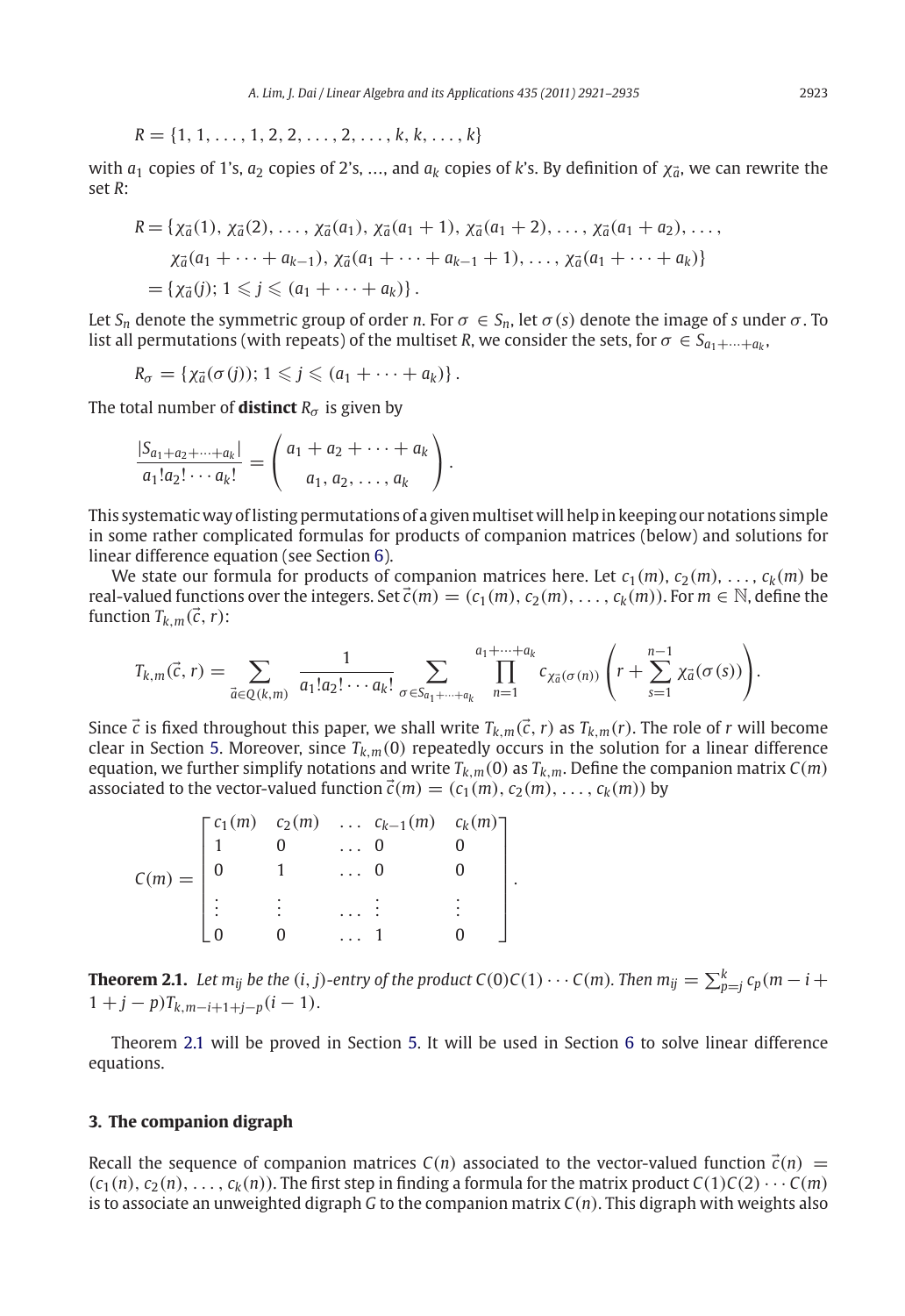appeared in [\[3\]](#page-14-3) to take powers of a single companion matrix. However, we obtain *G* from a different perspective using matrix algebra. We call this digraph the companion digraph of *C*(*n*).

Let  $E_{i,j}$  be the matrix with all entries 0 except 1 at the  $(i, j)$ -entry. Define the matrices:

$$
U_j = E_{j,j-1}; \text{ and } U_1(n) = \begin{bmatrix} c_1(n) & c_2(n) & \dots & c_k(n) \\ 0 & 0 & \dots & 0 \\ 0 & 0 & \dots & 0 \\ \vdots & \vdots & \dots & \vdots \\ 0 & 0 & \dots & 0 \end{bmatrix} = \sum_{p=1}^k c_p(n) E_{1,p}.
$$

Then we have  $C(n) = (U_1(n) + U_2 + U_3 + \cdots + U_k)$ . We will construct a graph G to keep track of vanishing and non-vanishing products between the matrices  $U_1(n)$ ;  $(1 \leqslant n \leqslant m)$ ,  $U_2$ , ...,  $U_k$ . We now compute the pairwise multiplication of these matrices below.

$$
U_1(s)U_1(t) = \left(\sum_{p=1}^k c_p(s)E_{1,p}\right) \cdot \left(\sum_{p=1}^k c_p(t)E_{1,p}\right) = c_1(s)E_{1,1} \cdot \left(\sum_{p=1}^k c_p(t)E_{1,p}\right)
$$
  
=  $c_1(s) \cdot \left(\sum_{p=1}^k c_p(t)E_{1,p}\right) = c_1(s)U_1(t),$   

$$
U_2 \cdot U_1(t) = E_{2,1} \cdot \left(\sum_{p=1}^k c_p(t)E_{1,p}\right) = \sum_{p=1}^k c_p(t)E_{2,p}.
$$

For each fixed  $3 \leqslant i \leqslant k$  and any  $2 \leqslant j \leqslant k$ ,

$$
U_i \cdot U_1(t) = E_{i,i-1} \cdot \left(\sum_{p=1}^k c_p(t) E_{1,p}\right) = \sum_{p=1}^k c_p(t) E_{i,i-1} E_{1,p} = 0,
$$
  
\n
$$
U_1(t) \cdot U_j = \left(\sum_{p=1}^k c_p(t) E_{1,p}\right) \cdot E_{j,j-1} = c_j(t) E_{1,j-1},
$$
  
\n
$$
U_2 \cdot U_j = E_{2,1} \cdot E_{j,j-1} = 0,
$$
  
\n
$$
U_i \cdot U_j = E_{i,i-1} \cdot E_{j,j-1} = \begin{cases} U_i \cdot U_{i-1} = E_{i,i-2} \neq 0; & j = i - 1, \\ 0; & j \neq i - 1. \end{cases}
$$

We summarize our observations. For each  $1 \leqslant i,j \leqslant k$  and any integers  $s$  and  $t$ :

<span id="page-3-0"></span>
$$
U_i \cdot U_j = \begin{cases} U_1(s)U_1(t) = c_1(s)U_1(t); \\ U_1(t) \cdot U_j = c_j(t)E_{1,j-1}; \\ U_2 \cdot U_1(t) = \sum_{p=1}^k c_p(t)E_{2,p}; \\ E_{i,i-2}; \\ 3 \leq i \leq k \text{ and } j = i-1. \\ 0; \end{cases}
$$
(1)

Without loss of generality, we shall assume that  $c_1, c_2, ..., c_k$  are all non-trivial functions. Then  $U_1(s)$  ·  $U_1(t)$  and  $U_1(t) \cdot U_j$  are non-zero for any *j*, *s* and *t*. Moreover the vanishing (and non-vanishing) relations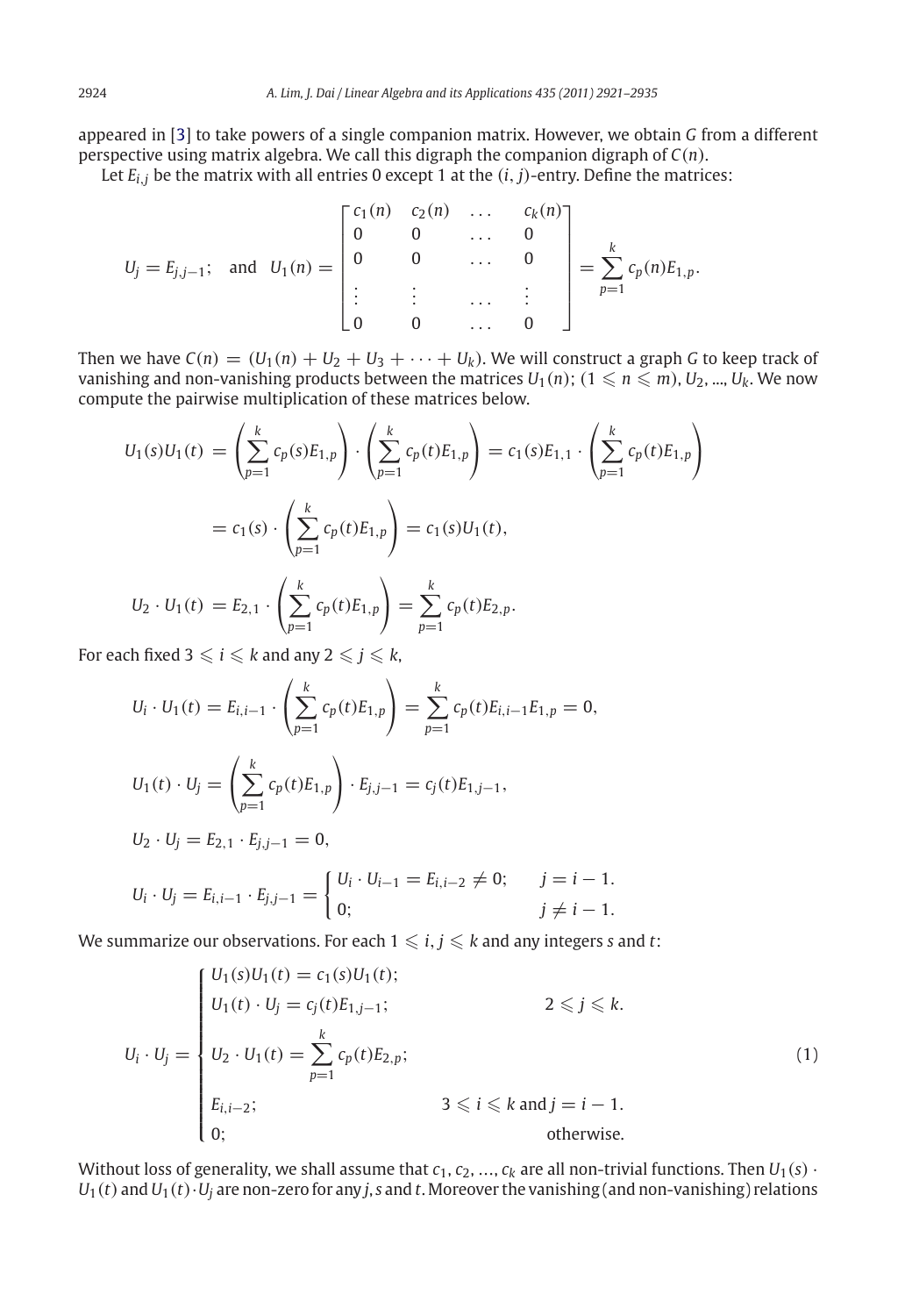

<span id="page-4-2"></span>**Fig. 1**. Companion digraph for matrix *C*(*n*).

above are dependent only on the subscripts *i* and *j* but independent of *s* and *t*. We now construct the graph *G* associated to all companion matrices  $C(n)$  to keep track of non-vanishing products of  $U_1(n)$ ;  $(1 \leq n \leq m)$ ,  $U_2$ , ...,  $U_k$ . Since vanishing property is independent of *n*, we shall write  $U_1(n)$  as  $U_1$ . Consider the digraph *G* with *k* vertices each corresponding to matrices  $U_i$   $(1 \leq i \leq k)$ . Without confusion, we write the vertex set

$$
V(G)=\{U_i; 1\leqslant i\leqslant k\}.
$$

Let  $A, B \in V(G)$ . The **directed** edge AB is in G if and only if the corresponding matrix multiplication  $AB\neq 0$ . Therefore according to the pairwise multiplication of  $U_i$   $(1\leqslant i\leqslant k)$  above, we see that the edge set is

$$
E(G) = \{U_i U_{i-1}, U_1 U_i, U_1 U_1; 2 \leq i \leq k\}.
$$

Fig. [1](#page-4-2) depicts the graph *G*. We call *G* the companion digraph for matrix *C* for a  $k \times k$  companion matrix. We note here that if any of the functions  $c_1, c_2, ..., c_k$  is identically zero then the graph *G* will reduce in size. But in this paper we will consider the most general case where  $c_1, c_2, ..., c_k$  are all non-trivial functions.

We roughly indicate here how the digraph G would be helpful. Consider the product  $C(1)C(2)\cdots C(m)$ . We compute

$$
C(1)C(2)\cdots C(m) = \prod_{n=1}^{m} (U_1(n) + U_2 + U_3 + \cdots + U_k)
$$
  
=  $\sum A_1 A_2 \cdots A_m$ ,

here  $A_n \in \{U_1(n), U_2, U_3, \cdots, U_k\}$  for  $1 \leqslant n \leqslant m$  and the sum is over all products  $A_1A_2\cdots A_m$ . By the relations in [\(1\)](#page-3-0), the product  $A_1A_2 \cdots A_m$  is non-zero only if it admits a path of length  $(m-1)$  in the digraph *G*. Thus to simplify the sum, we use the digraph and the relations in [\(1\)](#page-3-0) to pick up all nonzero terms. This computation could be systematically done and its crux is the useful order-reducing relations given in the next section.

#### <span id="page-4-0"></span>**4. Some useful products and order-reducing relations**

In this section, we prove order-reducing relations useful for computing a formula for the matrix product  $C(1)C(2)\cdots C(m)$ .

For 2  $\leqslant$   $j$   $\leqslant$   $k$ , define the product  $\overline{U_j}\,=\,U_jU_{j-1}U_{j-2}\cdots U_2.$  Note that  $\overline{U_2}\,=\,U_2.$  We compute:  $\overline{U_j} = E_{j,j-1}E_{j-1,j-2}\cdots E_{2,1} = E_{j,1}$ . Moreover, we have:

$$
\overline{U_j}U_1(n) = E_{j,1} \sum_{i=1}^k c_i(n)E_{1,i} = \sum_{i=1}^k c_i(n)E_{j,i}.
$$

<span id="page-4-1"></span>From Eq. [\(1\)](#page-3-0), we make the following critical observations. For easy reference later, we state them here as a lemma: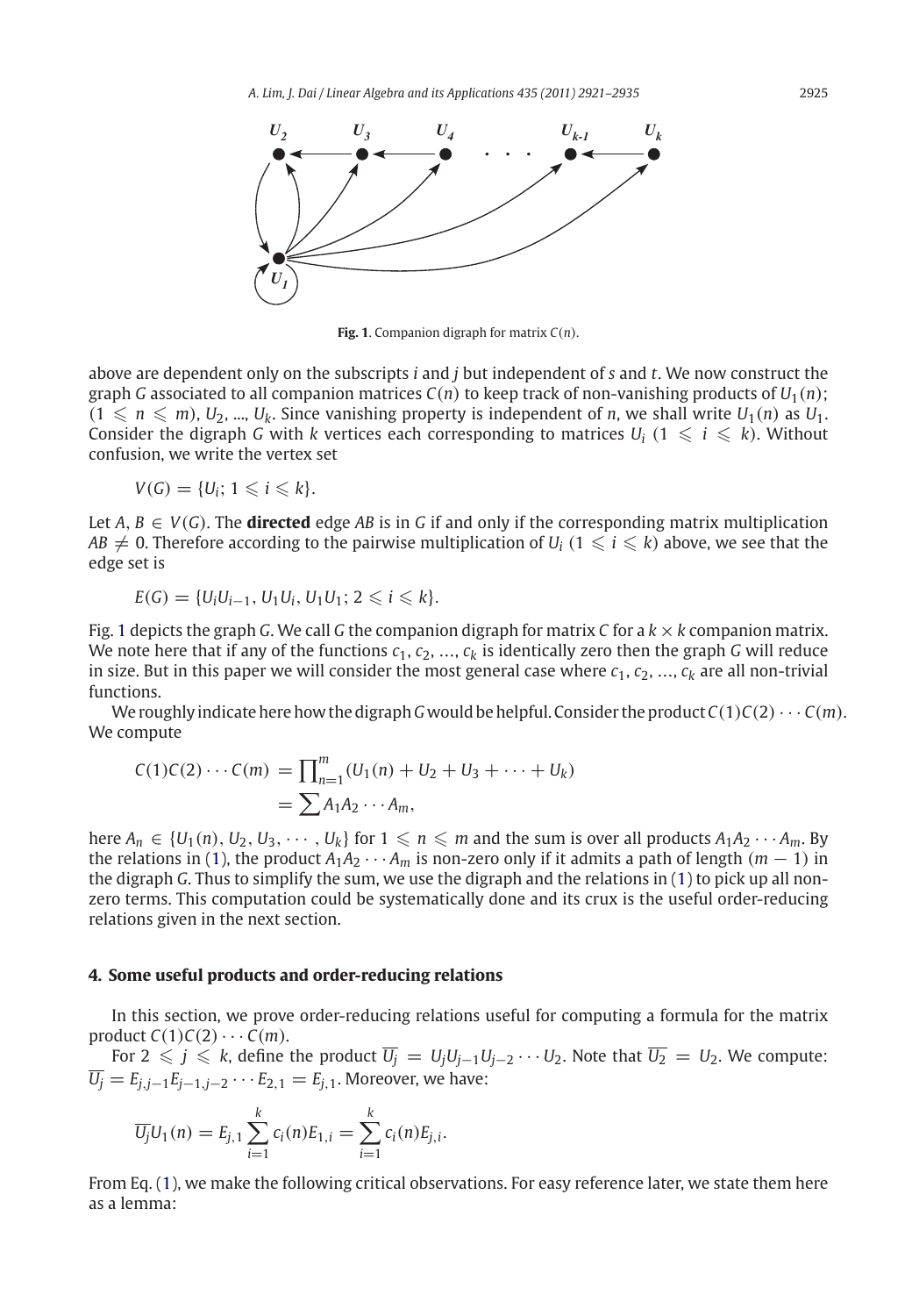**Lemma 4.1.** *For s,*  $t \in \mathbb{N}_0$  and  $2 \leq i, j \leq k$  we have:

 $(U_1 \cup U_1(s) \cdot \overline{U_i} U_1(t) = c_i(s) U_1(t)$  $(2) U_1(s) \cdot U_1(t) = c_1(s)U_1(t)$ ,  $(\overline{3}) \ \overline{U_i} U_1(s) \cdot \overline{U_i} U_1(t) = c_i(s) \overline{U_i} U_1(t)$  $(U_1 \cup U_1)(s) \cdot U_1(t) = c_1(s) \overline{U_1} U_1(t)$ .

We observe from Lemma [4.1](#page-4-1) that the set of matrices

 $M = {\overline{U_i}U_1(n), U_1(n) : n \in \mathbb{N} \text{ and } 2 \leqslant i \leqslant k}$ 

forms an algebra over the ring of polynomial generated by  $c_1, c_2, \cdots c_k$ . The algebraic structures in this observation captures the key properties that make it possible to compute formulas in Theorem [4.4.](#page-8-0) We state here the interesting observation as a proposition:

<span id="page-5-0"></span>**Proposition 4.2.** Let R be the ring of polynomial generated by  $c_1, c_2, \cdots c_k$  over the complex numbers. *Define M as above and set*  $N_1 = \{U_1(n) : n \in \mathbb{N}\}$ *, and*  $N_i = \{\overline{U_i U_1(n)} : n \in \mathbb{N}\}$  *for*  $2 \leqslant i \leqslant k$ *. Consider the R-module R*[*M*] *generated by the set M. Then R*[*M*] *is an R-algebra. Moreover, R*[*Ni*] *is a right ideal of*  $R[M]$  for  $1 \leqslant i \leqslant k$ .

Recall that at the end of Section [3](#page-2-0) we see that to evaluate the matrix product  $C(1)C(2)\cdots C(m)$ , it amounts to finding non-zero products admitted by paths of length  $(m - 1)$  in *G*. We shall do this computation here.

For  $\vec{a} = (a_1, a_2, \dots, a_k) \in Q(k, m)$ , consider the non-zero term  $P_1(\vec{a})$  admitted by the following path  $L_1(\vec{a})$  in the digraph *G* ending at  $U_1$ :

$$
L_1(\vec{a}) = (U_1)^{a_1} (\overline{U_2} U_1)^{a_2} \cdots (\overline{U_r} U_1)^{a_r} \cdots (\overline{U_k} U_1)^{a_k}.
$$
\n(2)

Note that the above path is a closed path (starting at  $U_1$ ) only when  $a_1 \geqslant 1$ . In any case, as we transverse through the above path, we are transversing through closed paths based at  $U_1$  of increasing length. Moreover the length of  $L_1(\vec{a})$  is  $a_1 + 2a_2 + \cdots + ka_k = m - 1$ . We give an example for  $L_1(\vec{a})$  below and illustrate how to write its associated  $P_1(\vec{a})$ .

**Example 4.3.** Consider the companion matrix  $C(n)$  associated to the 4-tuple function  $\vec{c}(n) = (c_1(n),$  $c_2(n), c_3(n), c_4(n)$ . Consider also  $C(1)C(2) \cdots C(13)$ . Then in the notations above  $m = 13$ . Fix  $\vec{a} = (2, 2, 1, 1) \in Q(4, 13)$ . Then  $\chi_{\vec{a}}$  is given by

$$
\chi_{\vec{a}}(s) = \begin{cases} 1 & 1 \leq s \leq 2 \\ 2 & 3 \leq s \leq 4 \\ 3 & s = 5 \\ 4 & s = 6 \end{cases}.
$$

The companion graph for  $C(n)$  is given in Fig. [2.](#page-6-0) The multiset associated to  $\chi_{\vec{a}}$  is given by  $R = \{1, 1, 2, 2, 3, 4\}$ . Then the path  $L_1(\vec{a})$  is

$$
(U_1)^2(U_2U_1)^2(U_3U_2U_1)(U_4U_3U_2U_1).
$$

Then the associated matrix product  $P_1(\vec{a})$  is given by

$$
U_1(1) \cdot U_1(2) \cdot (U_2U_1(4)) \cdot (U_2U_1(6)) \cdot (U_3U_2U_1(9)) \cdot (U_4U_3U_2U_1(13)).
$$

Using Lemma [4.1,](#page-4-1) we evaluate:

$$
P_1(\vec{a}) = U_1(1) \cdot U_1(2) \cdot (\overline{U_2}U_1(4)) \cdot (\overline{U_2}U_1(6)) \cdot (\overline{U_3}U_1(9)) \cdot (\overline{U_4}U_1(13))
$$
  
=  $c_1(1)c_2(2)c_2(4)c_3(6)c_4(9) \cdot U_1(13)$ . (3)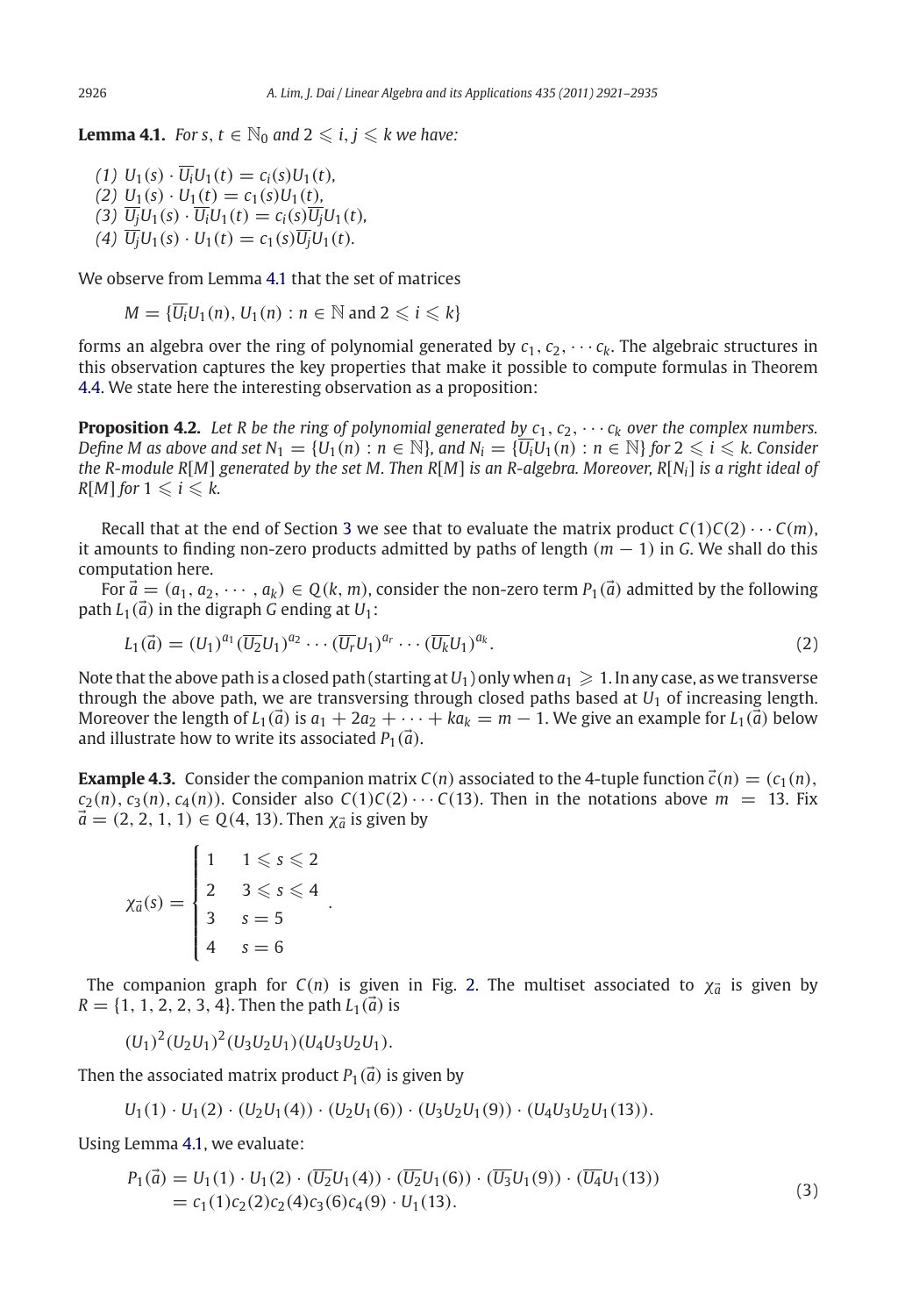

<span id="page-6-0"></span>**Fig. 2**. Companion digraph for matrix *C*(*n*).

Using χ<sub>ā</sub>, we could write

$$
P_1(\vec{a}) = U_{\chi_{\vec{a}}(1)}(1) \cdot U_{\chi_{\vec{a}}(2)}(2) \cdot (\overline{U_{\chi_{\vec{a}}(3)}} U_1(4))
$$

$$
(\overline{U_{\chi_{\vec{a}}(4)}} U_1(6)) \cdot (\overline{U_{\chi_{\vec{a}}(5)}} U_1(9)) \cdot (\overline{U_{\chi_{\vec{a}}(6)}} U_1(13)).
$$

Further applying  $\chi_{\vec{a}}$ , we have:

$$
P_1(\vec{a}) = U_{\chi_{\vec{a}}(1)}(\chi_{\vec{a}}(1)) \cdot U_{\chi_{\vec{a}}(2)} \left(\sum_{s=1}^2 \chi_{\vec{a}}(s)\right) \cdot \overline{U_{\chi_{\vec{a}}(3)}} U_1 \left(\sum_{s=1}^3 \chi_{\vec{a}}(s)\right)
$$

$$
\times \overline{U_{\chi_{\vec{a}}(4)}} U_1 \left(\sum_{s=1}^4 \chi_{\vec{a}}(s)\right) \cdot \overline{U_{\chi_{\vec{a}}(5)}} U_1 \left(\sum_{s=1}^5 \chi_{\vec{a}}(s)\right) \cdot \overline{U_{\chi_{\vec{a}}(6)}} U_1 \left(\sum_{s=1}^6 \chi_{\vec{a}}(s)\right)
$$

$$
= \prod_{n=1}^6 \overline{U_{\chi_{\vec{a}}(n)}} U_1 \left(\sum_{s=1}^n \chi_{\vec{a}}(s)\right).
$$

Here note that we adopt the convention  $\overline{U_1}U_1(n) = U_1(n)$ . Applying Lemma [4.1,](#page-4-1) we have:

$$
P_1(\vec{a}) = c_{\chi_{\vec{a}}(2)}(\chi_{\vec{a}}(1))c_{\chi_{\vec{a}}(3)} \left(\sum_{s=1}^2 \chi_{\vec{a}}(s)\right) c_{\chi_{\vec{a}}(4)} \left(\sum_{s=1}^3 \chi_{\vec{a}}(s)\right)
$$
  
 
$$
\times c_{\chi_{\vec{a}}(5)} \left(\sum_{s=1}^4 \chi_{\vec{a}}(s)\right) c_{\chi_{\vec{a}}(6)} \left(\sum_{s=1}^5 \chi_{\vec{a}}(s)\right) \cdot U_1 \left(\sum_{s=1}^6 \chi_{\vec{a}}(s)\right)
$$
  
= 
$$
\prod_{n=2}^6 c_{\chi_{\vec{a}}(n)} \left(\sum_{s=1}^{n-1} \chi_{\vec{a}}(s)\right) \cdot \overline{U_{\chi_{\vec{a}}(1)}} U_1(13)
$$

 $\overline{U_{\chi_{\vec{a}}(1)}} U_1(13) = \overline{U_1} U_1(13) = U_1(13).$ 

In general, the non-zero term  $P_1(\vec{a})$  admitted by the following path  $L_1(\vec{a})$  in the digraph  $G$  ending at *U*1:

$$
L_1(\vec{a}) = (U_1)^{a_1} (\overline{U_2} U_1)^{a_2} \cdots (\overline{U_r} U_1)^{a_r} \cdots (\overline{U_k} U_1)^{a_k}
$$
\n(4)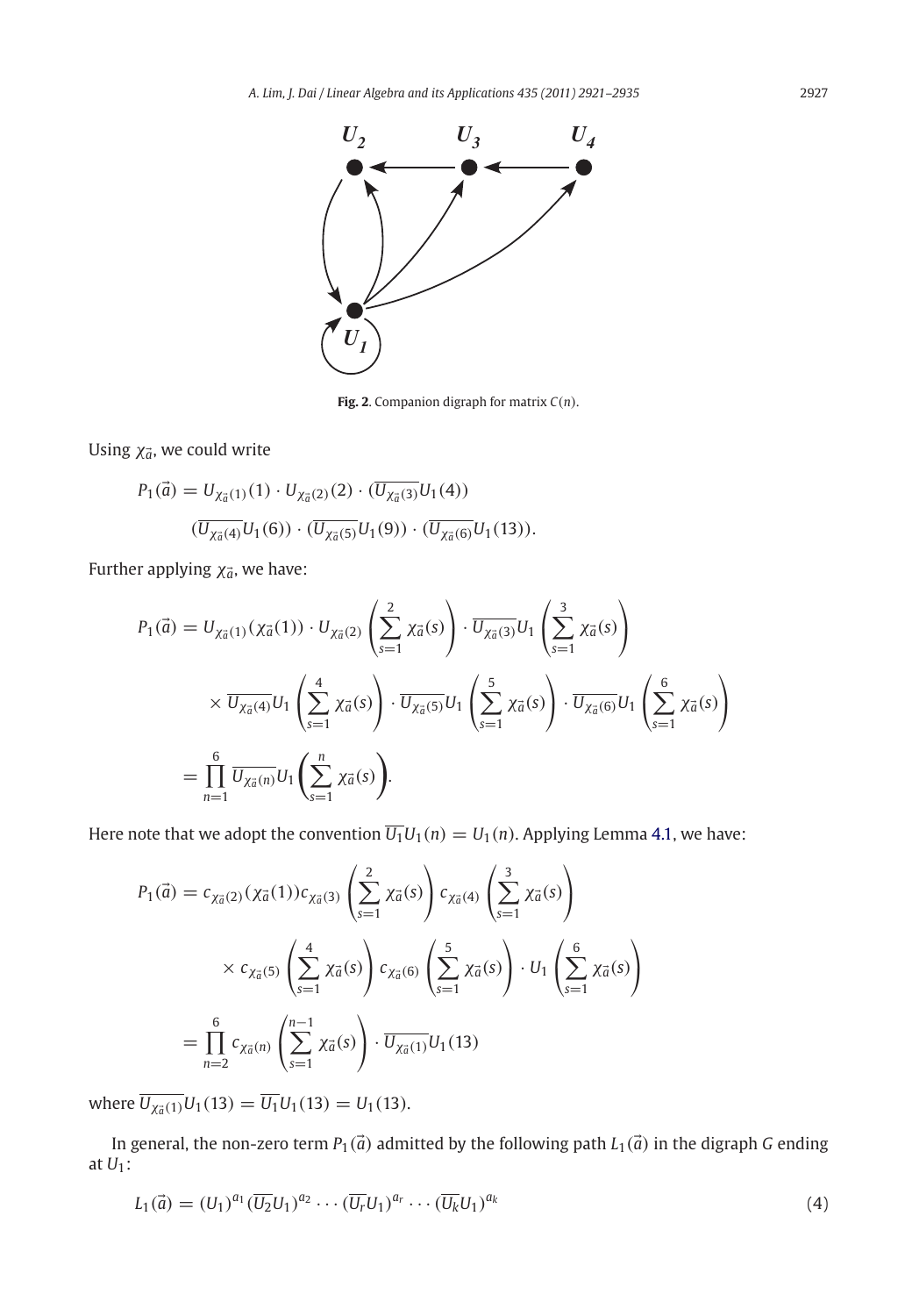is given by:

$$
P_{1}(\vec{a}) = \prod_{n_{1}=1}^{a_{1}} U_{1} \left( \sum_{s=1}^{n_{1}} \chi_{\vec{a}}(s) \right) \cdot \prod_{n_{2}=1}^{a_{2}} \overline{U_{2}} U_{1} \left( \sum_{s=1}^{a_{1}+n_{2}} \chi_{\vec{a}}(s) \right)
$$
  

$$
\cdots \prod_{n_{r}=1}^{a_{r}} \overline{U_{r}} U_{1} \left( \sum_{s=1}^{a_{1}+\cdots+a_{r-1}+n_{r}} \chi_{\vec{a}}(s) \right)
$$
  

$$
\cdots \prod_{n_{k}=1}^{a_{k}} \overline{U_{k}} U_{1} \left( \sum_{s=1}^{a_{1}+\cdots+a_{k-1}+n_{k}} \chi_{\vec{a}}(s) \right).
$$
  
(5)

We could also write:

$$
P_{1}(\vec{a}) = \prod_{m_{1}=1}^{a_{1}} U_{\chi_{\vec{a}}(m_{1})} \left( \sum_{s=1}^{m_{1}} \chi_{\vec{a}}(s) \right) \cdot \prod_{m_{2}=a_{1}+1}^{a_{1}+a_{2}} \overline{U_{\chi_{\vec{a}}(m_{2})}} U_{1} \left( \sum_{s=1}^{m_{2}} \chi_{\vec{a}}(s) \right)
$$
  

$$
\cdots \prod_{m_{r}=a_{1}+\cdots+a_{r-1}+1}^{a_{1}+\cdots+a_{r-1}+a_{r}} \overline{U_{\chi_{\vec{a}}(m_{r})}} U_{1} \left( \sum_{s=1}^{m_{r}} \chi_{\vec{a}}(s) \right)
$$
  

$$
\cdots \prod_{m_{k}=a_{1}+\cdots+a_{k-1}+1}^{a_{1}+\cdots+a_{k-1}+a_{k}} \overline{U_{\chi_{\vec{a}}(m_{k})}} U_{1} \left( \sum_{s=1}^{m_{k}} \chi_{\vec{a}}(s) \right)
$$
  

$$
= \prod_{n=1}^{a_{1}+\cdots+a_{k}} \overline{U_{\chi_{\vec{a}}(n)}} U_{1} \left( \sum_{s=1}^{n} \chi_{\vec{a}}(s) \right).
$$
  
(6)

We note here that  $\chi_{\vec{a}}(m_r) = r$  for all  $1 \leqslant r \leqslant k$ . By Lemma [4.1,](#page-4-1) we could further simplify and write:

$$
P_1(\vec{a}) = \prod_{n=2}^{a_1 + \dots + a_k} c_{\chi_{\vec{a}}(n)} \left( \sum_{s=1}^{n-1} \chi_{\vec{a}}(s) \right) \cdot \overline{U_{\chi_{\vec{a}}(1)}} U_1(m). \tag{7}
$$

By the same labeling idea using  $\chi_{\vec{a}}$  above, we may write  $L_1(\vec{a}) =$  $\prod^{a_1+\cdots+a_k}\overline{U_{\chi_a^- (n)}}U_1.$  To find all other *n*=1 paths of length (*m* − 1) ending at *U*1, consider the family of paths in *G*:

$$
L_{\sigma}(\vec{a}) = \prod_{n=1}^{a_1 + \dots + a_k} \overline{U_{\chi_{\vec{a}}(\sigma(n))}} U_1,
$$
\n
$$
(8)
$$

where  $\vec{a} \in Q(k, m)$  and  $\sigma \in S_{a_1 + \cdots + a_k}$ . This exhaustively lists with repeats all paths of length  $(m - 1)$ ending at  $U_1$  containing  $a_1$  ( $U_1$ )-word,  $a_2$  ( $\overline{U_2}U_1$ )-word, ...,  $a_r$  ( $\overline{U_r}U_1$ )-word, ...,  $a_k$  ( $\overline{U_k}U_1$ )-word. The number of such path is

$$
\frac{|S_{a_1+a_2+\cdots+a_k}|}{a_1!a_2!\cdots a_k!} = \begin{pmatrix} a_1 + a_2 + \cdots + a_k \\ a_1, a_2, \ldots, a_k \end{pmatrix}.
$$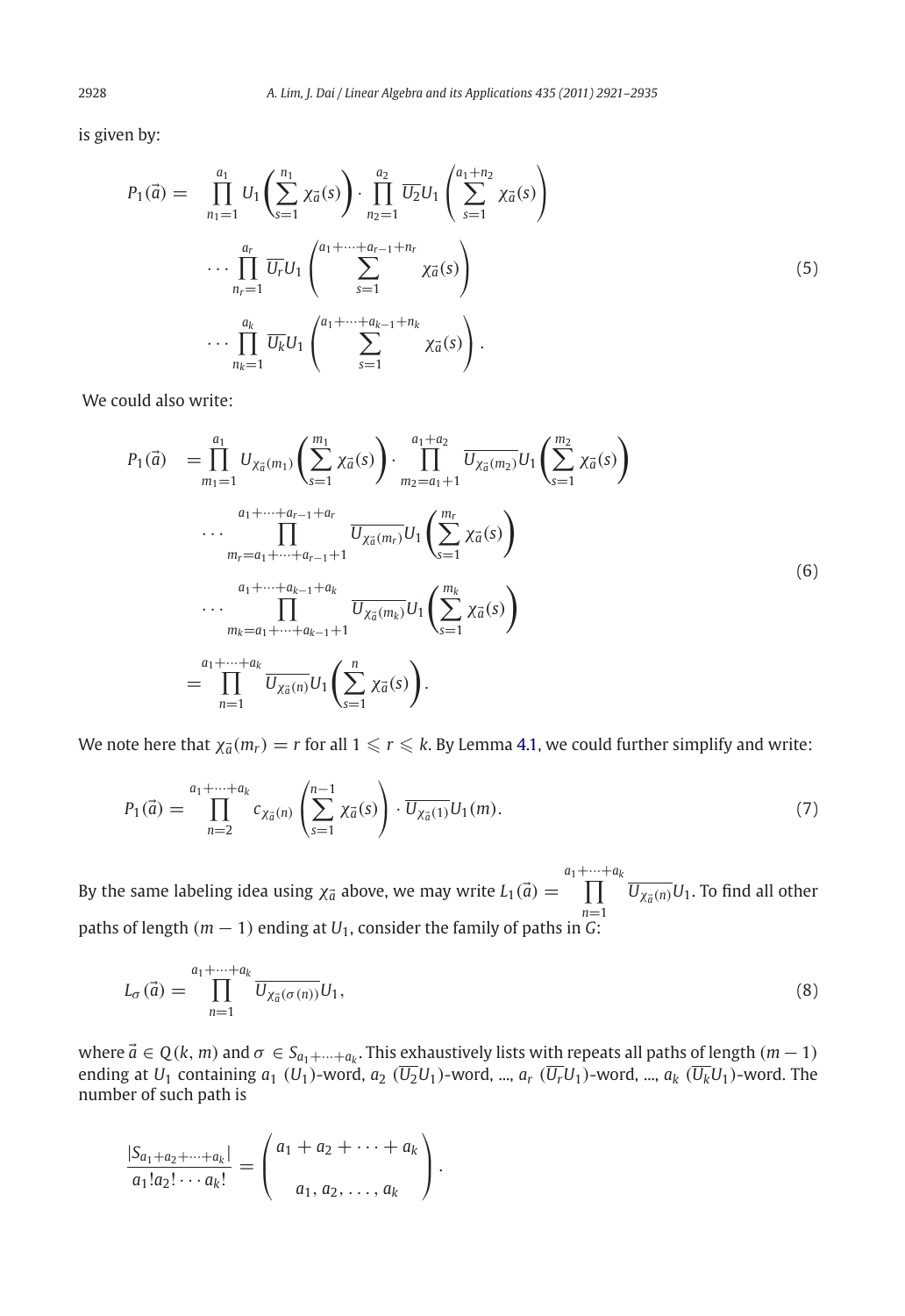Tracing from  $U_1$  in the graph *G*, it is easy to see that all other paths of length  $(m - 1)$  ending at say  $U_{i+1}$  are of the form:

$$
L_{\sigma}(\vec{a})U_pU_{p-1}\cdots U_{j+1},
$$

where  $1 \leq j < p \leq k$ ,  $\vec{a} \in Q(k, m+j-p)$  and  $\sigma \in S_{a_1+a_2+\cdots+a_k}$ . Therefore all non-zero terms in the expansion of  $C(1)C(2) \cdots C(m)$  take the two forms:

1. *P*<sub> $\sigma$ </sub> ( $\vec{a}$ ) where  $\vec{a} \in Q(k, m)$  and each  $\sigma \in S_{a_1 + a_2 + \cdots + a_k}$ .  $2.$   $\mathcal{P}_{\sigma}(\vec{a})U_pU_{p-1}\cdots U_{j+1}$  for any  $j$  and  $p$  that  $1\leqslant j < p \leqslant k,$  $\vec{a} \in Q(k, m+j-p)$  and  $\sigma \in S_{a_1+a_2+\cdots+a_k}$ .

<span id="page-8-0"></span>Accounting for repeats and summing we have the following theorem:

**Theorem 4.4.** *The product*  $C(1)C(2) \cdots C(m)$  *is given by:* 

$$
C(1)C(2)\cdots C(m) = \sum_{\vec{a}\in Q(k,m)} \frac{1}{a_1!a_2!\cdots a_k!} \sum_{\sigma \in S_{a_1+\cdots+a_k}} P_{\sigma}(\vec{a})
$$
  
+ 
$$
\sum_{p=2}^k \sum_{j=1}^{p-1} \sum_{\vec{a}\in Q(k,m+j-p)} \frac{1}{a_1!a_2!\cdots a_k!} \sum_{\sigma \in S_{a_1+\cdots+a_k}} P_{\sigma}(\vec{a})U_pU_{p-1}\cdots U_{j+1}.
$$
  
(9)

*Also the product*  $P_{\sigma}(\vec{a})$  *with*  $\vec{a} \in Q(k, r)$  *is:* 

$$
P_{\sigma}(\vec{a}) = \prod_{n=1}^{a_1 + \dots + a_k} \overline{U_{\chi_{\vec{a}}(\sigma(n))}} U_1 \left( \sum_{s=1}^n \chi_{\vec{a}}(\sigma(s)) \right)
$$
  
\n
$$
= \prod_{n=2}^{a_1 + \dots + a_k} c_{\chi_{\vec{a}}(\sigma(n))} \left( \sum_{s=1}^{n-1} \chi_{\vec{a}}(\sigma(s)) \right) \cdot \overline{U_{\chi_{\vec{a}}(\sigma(1))}} U_1(r).
$$
\n
$$
(10)
$$

 $\sum_{a_1+\cdots+a_k}^{a_1+\cdots+a_k}$ *s*=1  $\chi_{\vec{a}}(\sigma(s)) = \sum_{k=1}^{a_1+\cdots+a_k}$ *s*=1  $\chi_{\vec{a}}(s) = r$  as  $\sigma \in S_{a_1 + \cdots + a_k}$ .

We will also need a formula for the matrix product  $C(i+1)C(i+2)\cdots C(m)$  for  $1\leqslant i\leqslant m.$  To account for the translation by *i*, we define the product  $P_{\sigma}(\vec{a}, i)$  for  $\vec{a} \in Q(k, r)$ :

$$
P_{\sigma}(\vec{a},i) = \prod_{n=1}^{a_1+\cdots+a_k} \overline{U_{\chi_{\vec{a}}(\sigma(n))}} U_1 \left(i + \sum_{s=1}^n \chi_{\vec{a}}(\sigma(s))\right)
$$
  

$$
= \prod_{n=2}^{a_1+\cdots+a_k} c_{\chi_{\vec{a}}(\sigma(n))} \left(i + \sum_{s=1}^{n-1} \chi_{\vec{a}}(\sigma(s))\right) \cdot \overline{U_{\chi_{\vec{a}}(\sigma(1))}} U_1(r-i).
$$
 (11)

<span id="page-8-1"></span>Set  $B(q) = C(i + q)$  for  $1 \leqslant q \leqslant m - i$ . Then  $B(q)$  is the companion matrix associated to the vector-valued function  $\vec{b}(q) = \vec{c}(i + q)$ . We apply Theorem [4.4](#page-8-0) to compute  $B(1)B(2) \cdots B(m - q)$  $i)$  =  $C(i + 1)C(i + 2) \cdots C(m)$ . Replacing *m* by *m* − *i*, and translating  $\vec{c}$  by *i*, we obtain the following corollary: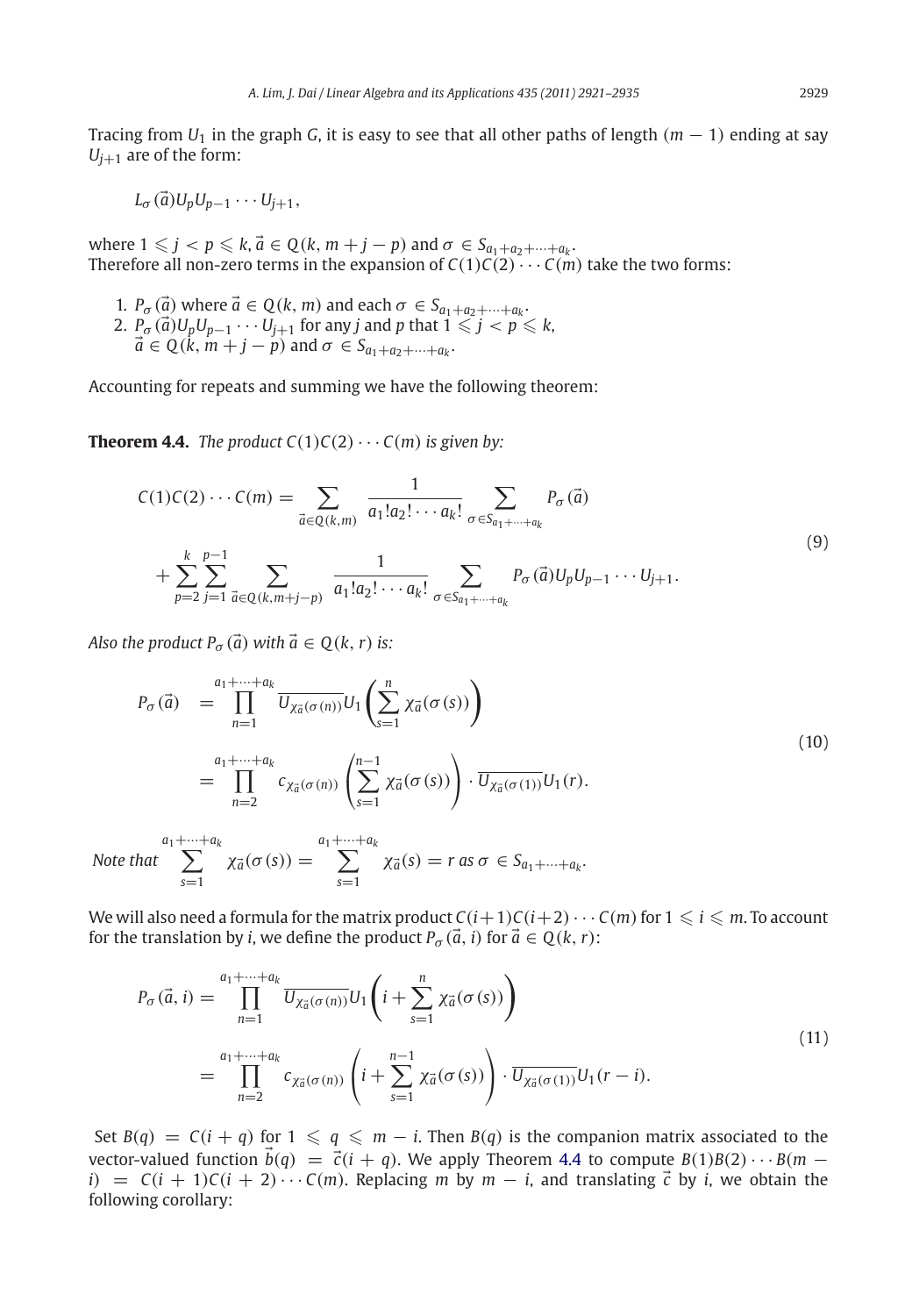**Corollary 4.5.** *The product*  $C(i + 1)C(i + 2) \cdots C(m)$  *is given by:* 

$$
C(i+1)\cdots C(m) = \sum_{\vec{a}\in Q(k,m-i)} \frac{1}{a_1!a_2!\cdots a_k!} \sum_{\sigma \in S_{a_1+\cdots+a_k}} P_{\sigma}(\vec{a},i)
$$
  
+ 
$$
\sum_{p=2}^k \sum_{r=1}^{p-1} \sum_{\vec{a}\in Q(k,m-i+j-p)} \frac{1}{a_1!a_2!\cdots a_k!} \sum_{\sigma \in S_{a_1+\cdots+a_k}} P_{\sigma}(\vec{a},i)U_pU_{p-1}\cdots U_{j+1}.
$$
 (12)

#### <span id="page-9-0"></span>**5. Computing the entries of**  $C(0)C(1)C(2) \cdots C(m)$

We could now compute the  $(i, j)$ -entry  $m_{ij}$  of  $C(0)C(1)C(2) \cdots C(m)$ . It may appear that Theorem [4.4](#page-8-0) could already give us the entry formula for a product of companion matrices but after some considerations one could see that notations are much more complicated if we look directly at  $C(1)C(2)\cdots C(m)$ . Interestingly, including *C*(0) would help simplify our final formula for *mij*. We recall the following matrices:

<span id="page-9-1"></span>
$$
U_1(n) = \sum_{r=1}^{k} c_r(n) E_{1,r};
$$
\n(13)

$$
\overline{U_i}U_1(n) = \sum_{j=1}^k c_j(n)E_{i,j}.
$$
\n(14)

By Lemma [4.1,](#page-4-1) we also have:

$$
U_1(n)U_pU_{p-1}\cdots U_{j+1} = \sum_{r=1}^k c_r(n)E_{1,r}E_{p,p-1}E_{p-1,p-2}\cdots E_{j+1,j} = c_p(n)E_{1,j},
$$
\n(15)

$$
\overline{U_i}U_1(n)U_pU_{p-1}\cdots U_{j+1} = \sum_{r=1}^k c_r(n)E_{i,r}E_{p,p-1}E_{p-1,p-2}\cdots E_{j+1,j} = c_p(n)E_{i,j}.
$$
\n(16)

<span id="page-9-2"></span>For clarity purposes, we will compute  $m_{1i}$  first and then consider the general entry  $m_{ii}$ . Observe from Eqs. [\(13\)](#page-9-1)–[\(16\)](#page-9-2) that only the product terms beginning with  $U_1$  and ending with  $U_1$  or  $U_{i+1}$  would contribute to the  $(1, j)$ -entry of  $C(0)C(1)C(2) \cdots C(m)$ .

Now  $C(0) = (U_1(0) + U_2 + \cdots + U_k)$ . Then by the above observation and the sum formula for  $C(1)C(2)\cdots C(m)$  in Theorem [4.4,](#page-8-0) the entry  $m_{1j}$  of  $C(0)C(1)C(2)\cdots C(m)$  is supported by the  $m$ atrices of the forms  $U_1(0)P_\sigma(\vec{a})$  and  $U_1(0)P_\sigma(\vec{a})U_p\dot{U}_{p-1}\cdots U_{j+1}$  for  $j+1\leqslant p\leqslant k.$  So we only need to collect the  $(1, j)$ -entry of the product  $U_1(0)C(1)\dot{C}(2)\cdots C(m)$  given by:

<span id="page-9-3"></span>
$$
\sum_{\vec{a}\in Q(k,m)} \frac{1}{a_1!a_2!\cdots a_k!} \sum_{\sigma \in S_{a_1+\cdots+a_k}} U_1(0)P_{\sigma}(\vec{a}) + \sum_{p=j+1}^k \sum_{\vec{a}\in Q(k,m+j-p)} \frac{1}{a_1!a_2!\cdots a_k!} \sum_{\sigma \in S_{a_1+\cdots+a_k}} U_1(0)P_{\sigma}(\vec{a})U_pU_{p-1}\cdots U_{j+1}
$$
\n(17)

Referring to the formula of  $P_\sigma(\vec{a})$  in Theorem [4.4,](#page-8-0) we compute for  $j\leqslant p\leqslant k$ , the product  $U_1(0)P_\sigma(\vec{a})$ :

$$
U_1(0)P_{\sigma}(\vec{a}) = \prod_{n=2}^{a_1+\dots+a_k} c_{\chi_{\vec{a}}(\sigma(n))} \left( \sum_{s=1}^{n-1} \chi_{\vec{a}}(\sigma(s)) \right) \cdot U_1(0) \overline{U_{\chi_{\vec{a}}(\sigma(1))}} U_1(m+j-p)
$$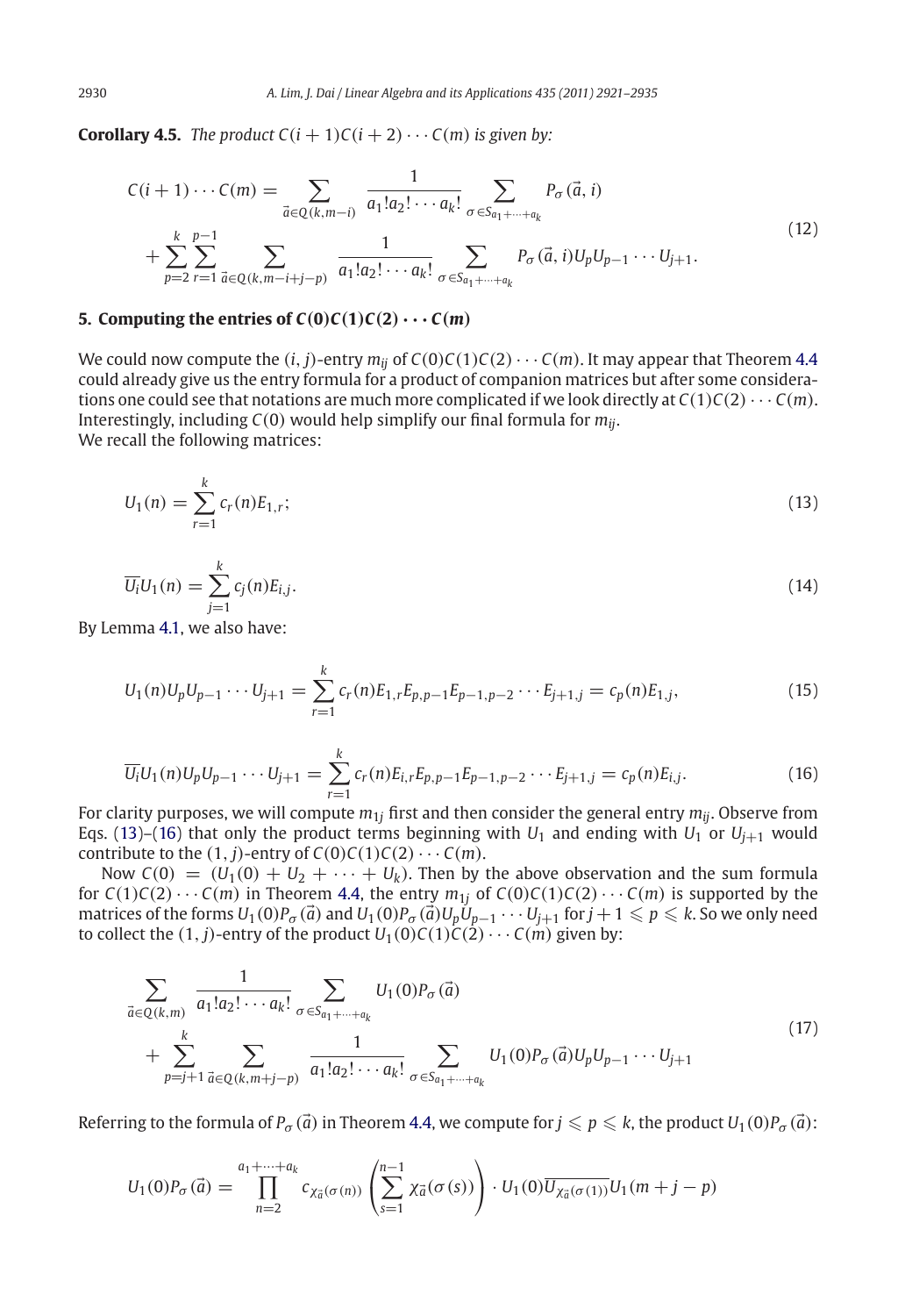<span id="page-10-0"></span>
$$
= \prod_{n=2}^{a_1 + \dots + a_k} c_{\chi_{\vec{a}}(\sigma(n))} \left( \sum_{s=1}^{n-1} \chi_{\vec{a}}(\sigma(s)) \right) \cdot c_{\chi_{\vec{a}}(\sigma(1))}(0) \cdot U_1(m+j-p)
$$
  

$$
= \prod_{n=1}^{a_1 + \dots + a_k} c_{\chi_{\vec{a}}(\sigma(n))} \left( \sum_{s=1}^{n-1} \chi_{\vec{a}}(\sigma(s)) \right) \cdot U_1(m+j-p).
$$
 (18)

And also

$$
U_1(0)P_{\sigma}(\vec{a})U_pU_{p-1}\cdots U_{j+1} = \prod_{n=1}^{a_1+\cdots+a_k} c_{\chi_{\vec{a}}(\sigma(n))}\left(\sum_{s=1}^{n-1} \chi_{\vec{a}}(\sigma(s))\right) \cdot U_1(m+j-p)U_pU_{p-1}\cdots U_{j+1}
$$
  

$$
= \prod_{n=1}^{a_1+\cdots+a_k} c_{\chi_{\vec{a}}(\sigma(n))}\left(\sum_{s=1}^{n-1} \chi_{\vec{a}}(\sigma(s))\right) \cdot c_p(m+j-p)E_{1j}.
$$
 (19)

Using Eqs. [\(17\)](#page-9-3)–[\(19\)](#page-10-0), we obtain the  $(1, j)$ -entry of the matrix product  $C(0)C(1)C(2)\cdots C(m)$ :

$$
m_{1j} = \sum_{\vec{a} \in Q(k,m)} \frac{1}{a_1! a_2! \cdots a_k!} \times \sum_{\sigma \in S_{a_1 + \cdots + a_k}} \prod_{n=1}^{a_1 + \cdots + a_k} c_{\chi_{\vec{a}}(\sigma(n))} \left( \sum_{s=1}^{n-1} \chi_{\vec{a}}(\sigma(s)) \right) \cdot c_j(m) + \sum_{p=j+1}^k \sum_{\vec{a} \in Q(k,m+j-p)} \frac{1}{a_1! a_2! \cdots a_k!} \times \sum_{\sigma \in S_{a_1 + \cdots + a_k}} \prod_{n=1}^{a_1 + \cdots + a_k} c_{\chi_{\vec{a}}(\sigma(n))} \left( \sum_{s=1}^{n-1} \chi_{\vec{a}}(\sigma(s)) \right) \cdot c_p(m+j-p) = \sum_{p=j}^k c_p(m+j-p) \cdot \sum_{\vec{a} \in Q(k,m+j-p)} \frac{1}{a_1! a_2! \cdots a_k!} \times \sum_{\sigma \in S_{a_1 + \cdots + a_k}} \prod_{n=1}^{a_1 + \cdots + a_k} c_{\chi_{\vec{a}}(\sigma(n))} \left( \sum_{s=1}^{n-1} \chi_{\vec{a}}(\sigma(s)) \right).
$$
\n(20)

Recall *Tk*,*<sup>m</sup>* in Section [2](#page-1-0) that

$$
T_{k,m}=\sum_{\vec{a}\in Q(k,m)}\frac{1}{a_1!a_2!\cdots a_k!}\sum_{\sigma\in S_{a_1+\cdots+a_k}}\prod_{n=1}^{a_1+\cdots+a_k}c_{\chi_{\vec{a}}(\sigma(n))}\left(\sum_{s=1}^{n-1}\chi_{\vec{a}}(\sigma(s))\right).
$$

<span id="page-10-1"></span>Therefore we have:

$$
m_{1j} = \sum_{p=j}^{k} c_p (m+j-p) T_{k,m+j-p}.
$$
\n(21)

To obtain  $m_{ij}$  for 2  $\leqslant$  *i*  $\leqslant$  *k*, we observe from Eqs. [\(13\)](#page-9-1)–[\(16\)](#page-9-2) that only the product terms beginning with *U<sub>i</sub>* and ending with *U*<sub>1</sub> or *U*<sub>j+1</sub> would contribute to the  $(i, j)$ -entry of  $C(0)C(1)C(2) \cdots C(m)$ . So we only need to collect the (*i*, *j*)-entry of the product

$$
\overline{U_i}U_1(i-1)C(i)C(i+1)\cdots C(m).
$$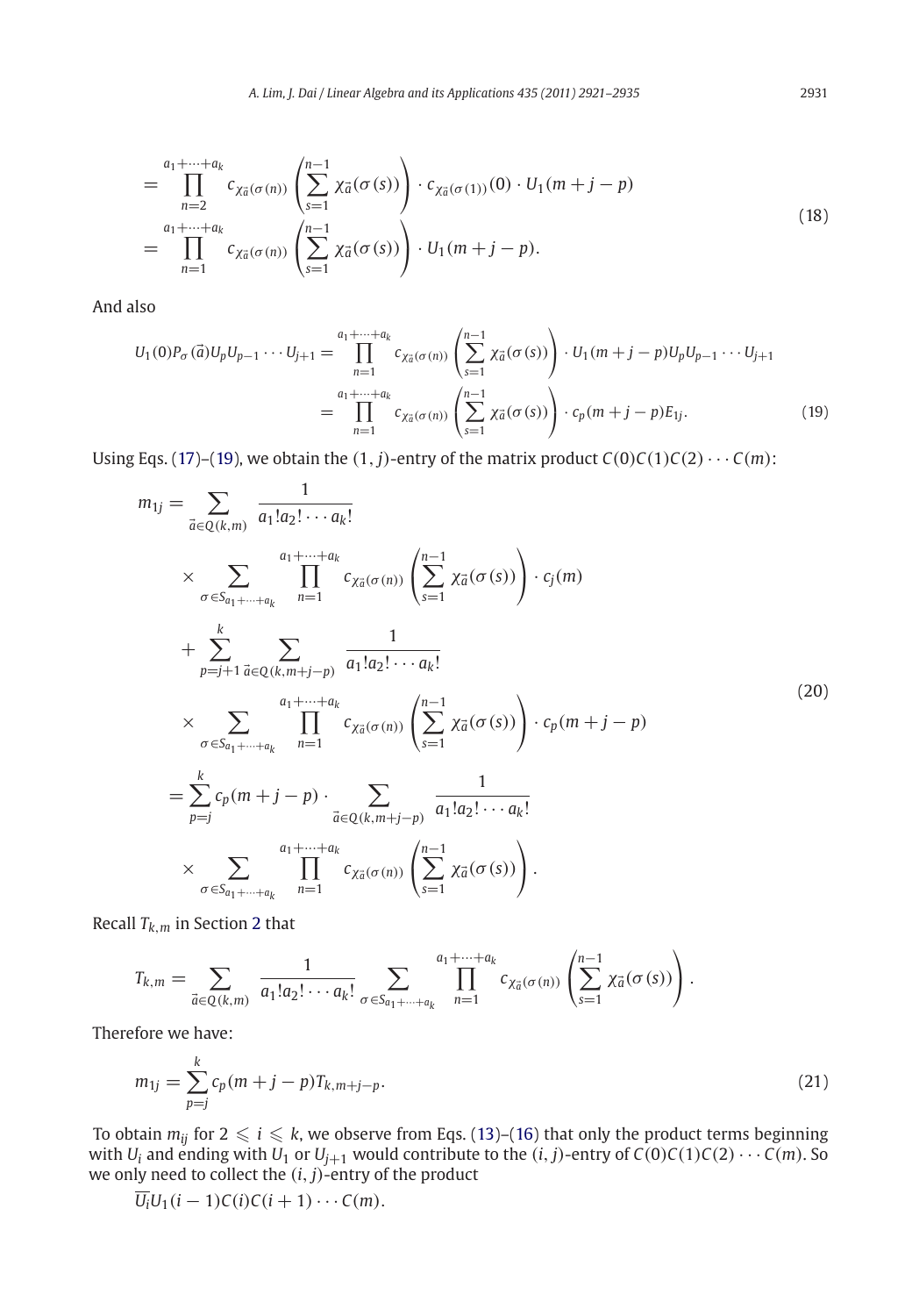By Corollary [4.5,](#page-8-1)  $\overline{U_i}U_1(i-1)C(i)C(i+1)\cdots C(m)$  is given by:

$$
\sum_{\vec{a}\in Q(k,m-i+1)} \frac{1}{a_1!a_2!\cdots a_k!} \sum_{\sigma \in S_{a_1+\cdots+a_k}} \overline{U_i} U_1(i-1) P_{\sigma}(\vec{a}, i-1) \n+ \sum_{p=j+1}^k \sum_{\vec{a}\in Q(k,m-i+1+j-p)} \frac{1}{a_1!a_2!\cdots a_k!} \n\times \sum_{\sigma \in S_{a_1+\cdots+a_k}} \overline{U_i} U_1(i-1) P_{\sigma}(\vec{a}, i-1) U_p U_{p-1}\cdots U_{j+1}.
$$
\n(22)

Referring to the formula of  $P_{\sigma}(\vec{a},i-1)$  in Corollary [4.5,](#page-8-1) we compute for  $j\leqslant p\leqslant k$ , the products:

*UiU*1(*i* − 1)*P*<sup>σ</sup> (*a*, *i* − 1) = *a*1+···+ *ak n*=2 *c*χ*<sup>a</sup>*(σ (*n*)) ⎛ <sup>⎝</sup>*<sup>i</sup>* <sup>−</sup> <sup>1</sup> <sup>+</sup> *n* −1 *s*=1 χ*<sup>a</sup>*(σ (*s*)) ⎞ ⎠ × *UiU*1(*<sup>i</sup>* − <sup>1</sup>)*U*χ*<sup>a</sup>*(σ (1))*U*1(*<sup>m</sup>* − *<sup>i</sup>* + <sup>1</sup> + *<sup>j</sup>* − *<sup>p</sup>*) = *a*1+···+ *ak n*=2 *c*χ*<sup>a</sup>*(σ (*n*)) ⎛ <sup>⎝</sup>*<sup>i</sup>* <sup>−</sup> <sup>1</sup> <sup>+</sup> *n* −1 *s*=1 χ*<sup>a</sup>*(σ (*s*)) ⎞ <sup>⎠</sup> (23) × *<sup>c</sup>*χ*<sup>a</sup>*(σ (1))(*<sup>i</sup>* − <sup>1</sup>) · *<sup>U</sup>*1(*<sup>m</sup>* − *<sup>i</sup>* + <sup>1</sup> + *<sup>j</sup>* − *<sup>p</sup>*) = *a*1+···+ *ak n*=1 *c*χ*<sup>a</sup>*(σ (*n*)) ⎛ <sup>⎝</sup>*<sup>i</sup>* <sup>−</sup> <sup>1</sup> <sup>+</sup> *n* −1 *s*=1 χ*<sup>a</sup>*(σ (*s*)) ⎞ ⎠ ·*U*1(*m* − *i* + 1 + *j* − *p*)

and

$$
\overline{U_i}U_1(i-1)P_{\sigma}(\vec{a})U_pU_{p-1}\cdots U_{j+1} = \prod_{n=1}^{a_1+\cdots+a_k} c_{\chi_{\vec{a}}(\sigma(n))}\left(i-1+\sum_{s=1}^{n-1} \chi_{\vec{a}}(\sigma(s))\right) \\
\times U_1(m-i+1+j-p)U_pU_{p-1}\cdots U_{j+1} \\
= \prod_{n=1}^{a_1+\cdots+a_k} c_{\chi_{\vec{a}}(\sigma(n))}\left(i-1+\sum_{s=1}^{n-1} \chi_{\vec{a}}(\sigma(s))\right) \\
\cdot c_p(m-i+1+j-p)E_{ij}.
$$
\n(24)

Using Eqs. [\(22\)](#page-10-1)–[\(24\)](#page-10-1), we obtain the  $(i, j)$ -entry of the matrix product  $C(0)C(1)C(2)\cdots C(m)$ :

$$
m_{ij} = \sum_{\vec{a} \in Q(k,m-i+1)} \frac{1}{a_1! a_2! \cdots a_k!}
$$
  
\n
$$
\times \sum_{\sigma \in S_{a_1 + \cdots + a_k}} \prod_{n=1}^{a_1 + \cdots + a_k} c_{\chi_{\vec{a}}(\sigma(n))} \left( i - 1 + \sum_{s=1}^{n-1} \chi_{\vec{a}}(\sigma(s)) \right) \cdot c_j(m - i + 1)
$$
  
\n
$$
+ \sum_{p=j+1}^k \sum_{\vec{a} \in Q(k,m-i+1+j-p)} \frac{1}{a_1! a_2! \cdots a_k!}
$$
  
\n
$$
\times \sum_{\sigma \in S_{a_1 + \cdots + a_k}} \prod_{n=1}^{a_1 + \cdots + a_k} c_{\chi_{\vec{a}}(\sigma(n))} \left( i - 1 + \sum_{s=1}^{n-1} \chi_{\vec{a}}(\sigma(s)) \right) \cdot c_p(m - i + 1 + j - p).
$$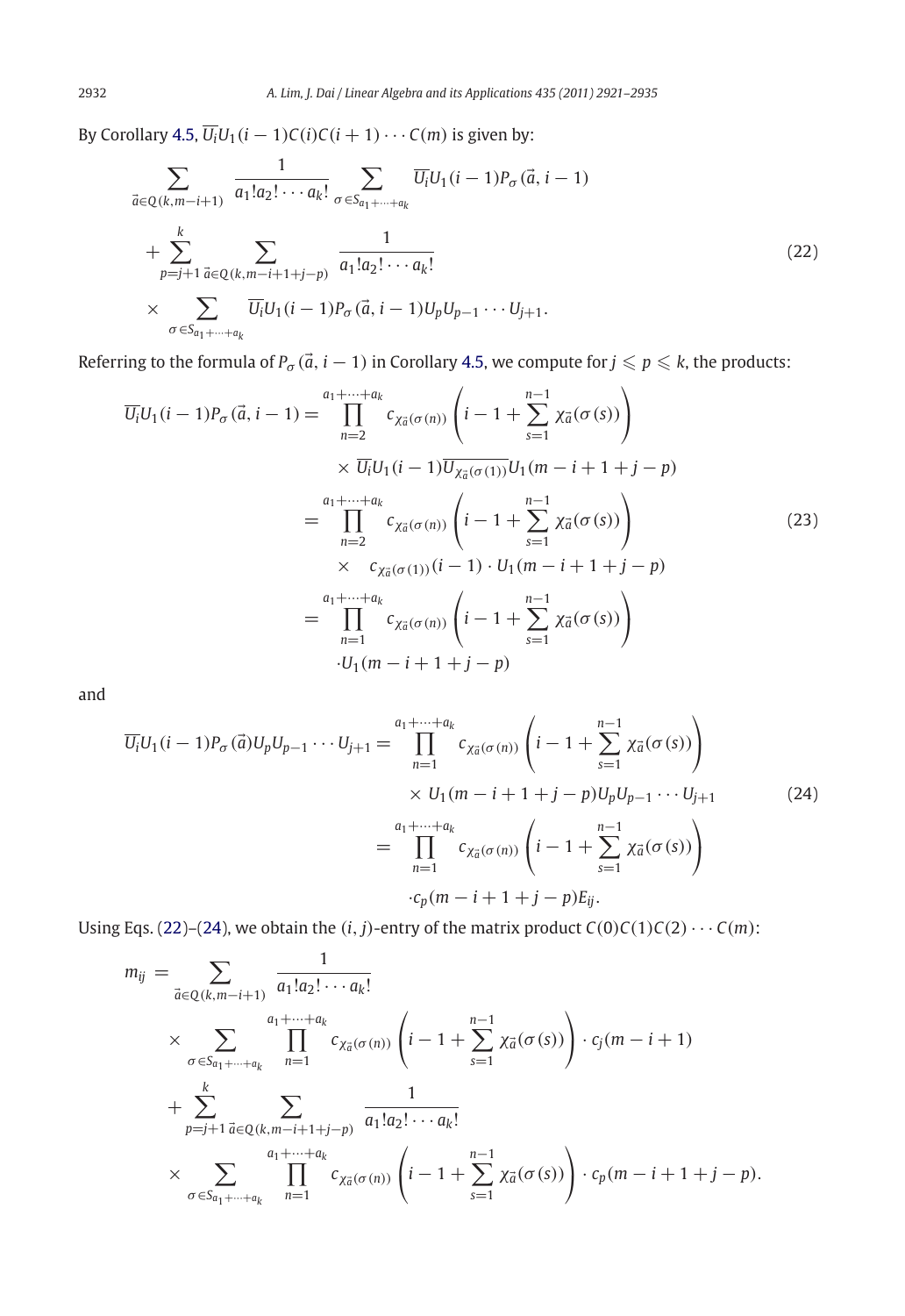$$
m_{ij} = \sum_{p=j}^{k} c_p(m - i + 1 + j - p) \cdot \sum_{\vec{a} \in Q(k, m-i+1+j-p)} \frac{1}{a_1! a_2! \cdots a_k!}
$$
  
 
$$
\times \sum_{\sigma \in S_{a_1 + \cdots + a_k}} \prod_{n=1}^{a_1 + \cdots + a_k} c_{\chi_{\vec{a}}(\sigma(n))} \left( i - 1 + \sum_{s=1}^{n-1} \chi_{\vec{a}}(\sigma(s)) \right)
$$
  

$$
= \sum_{p=j}^{k} c_p(m - i + 1 + j - p) T_{k, m-i+1+j-p} (i - 1).
$$
 (25)

This proves Theorem [2.1.](#page-2-1)

#### <span id="page-12-1"></span>**6. The linear difference equation**

We apply Theorem [2.1](#page-2-1) to solve linear difference equations. Consider the *k*th order linear homogeneous difference equation:

<span id="page-12-2"></span>
$$
X(m+k) = \alpha_1(m)X(m+k-1) + \alpha_2(m)X(m+k-2) + \dots + \alpha_k(m)X(m). \tag{26}
$$

<span id="page-12-3"></span>.

Our equation is *k*th order only if  $\alpha_k(m)$  is non-zero for some *m*. Without loss of generality, we assume that  $\alpha_k(0)$  is non-zero throughout this exposition. Let  $\{A(m)\}$  be the sequence of companion matrices associated to the function  $\vec{\alpha}(m) = (\alpha_1(m), \alpha_2(m), \ldots, \alpha_k(m)).$ 

Let **B**(*m*) = (*X*(*m* + *k* − 1), *X*(*m* + *k* − 2), . . . , *X*(*m*))<sup>*T*</sup>. Then rewriting Eq. [\(26\)](#page-12-2) as a system of equations gives

$$
\begin{bmatrix}\nX(m+k) \\
X(m+k-1) \\
\vdots \\
X(m+1)\n\end{bmatrix} = \begin{bmatrix}\n\alpha_1(m)X(m+k-1) + \cdots + \alpha_k(m)X(m) \\
X(m+k-1) \\
\vdots \\
X(m+1)\n\end{bmatrix}
$$

So **B**( $m+1$ ) =  $A(m) \cdot$  **B**( $m$ ). Then **B**( $m+1$ ) =  $A(m)A(m-1) \cdot \cdot \cdot A(0) \cdot$  **B**(0). Let  $m_{ij}$  be the (*i*, *j*)-entry of the product *A*(*m*)*A*(*m* − 1) · · · *A*(0). Set **B**(0) = (0, . . . , 0, 1, 0, . . . , 0)<sup>*T*</sup> where 1 is at the *j*th entry for  $1 \leqslant j \leqslant k$ . Then  $\mathbf{B}(m+1) = (m_{1j}, m_{2j}, \ldots, m_{kj})^T$  so we have:

$$
m_{1j} = X(m+k), \quad m_{2j} = X(m+k-1), \quad \dots \quad, m_{kj} = X(m+1).
$$

In general, consider the non-homogeneous linear difference equation:

$$
X(m+k) = \alpha_1(m)X(m+k-1) + \alpha_2(m)X(m+k-2) + \dots + \alpha_k(m)X(m) + f(m)
$$
 (27)

Set  $\mathbf{F}(m) = (f(m), 0, \ldots, 0)^T$ . Then writing as a system of equations, we have:

$$
\mathbf{B}(m+1) = A(m) \cdot \mathbf{B}(m) + \mathbf{F}(m).
$$

Iterating the equation we have:

<span id="page-12-4"></span>
$$
\mathbf{B}(m+1) = \prod_{n=0}^{m} A(m-n) \cdot \mathbf{B}(0) + \sum_{q=0}^{m-1} \left[ \prod_{n=0}^{q} A(m-n) \cdot \mathbf{F}(m-q-1) \right] + \mathbf{F}(m). \tag{28}
$$

<span id="page-12-0"></span>Using the product formula for companion matrix with  $\vec{c}(j) = \vec{\alpha}(m - j)$  ( $0 \leqslant j \leqslant m$ ) in Theorem [2.1](#page-2-1) yields solutions for the difference equations [\(26\)](#page-12-2) and [\(27\)](#page-12-3). Moreover, the first entry of the last two summands of [\(28\)](#page-12-4) give a particular solution of Eq. [\(27\)](#page-12-3). We summarize these observations in a corollary (of Theorem [2.1\)](#page-2-1).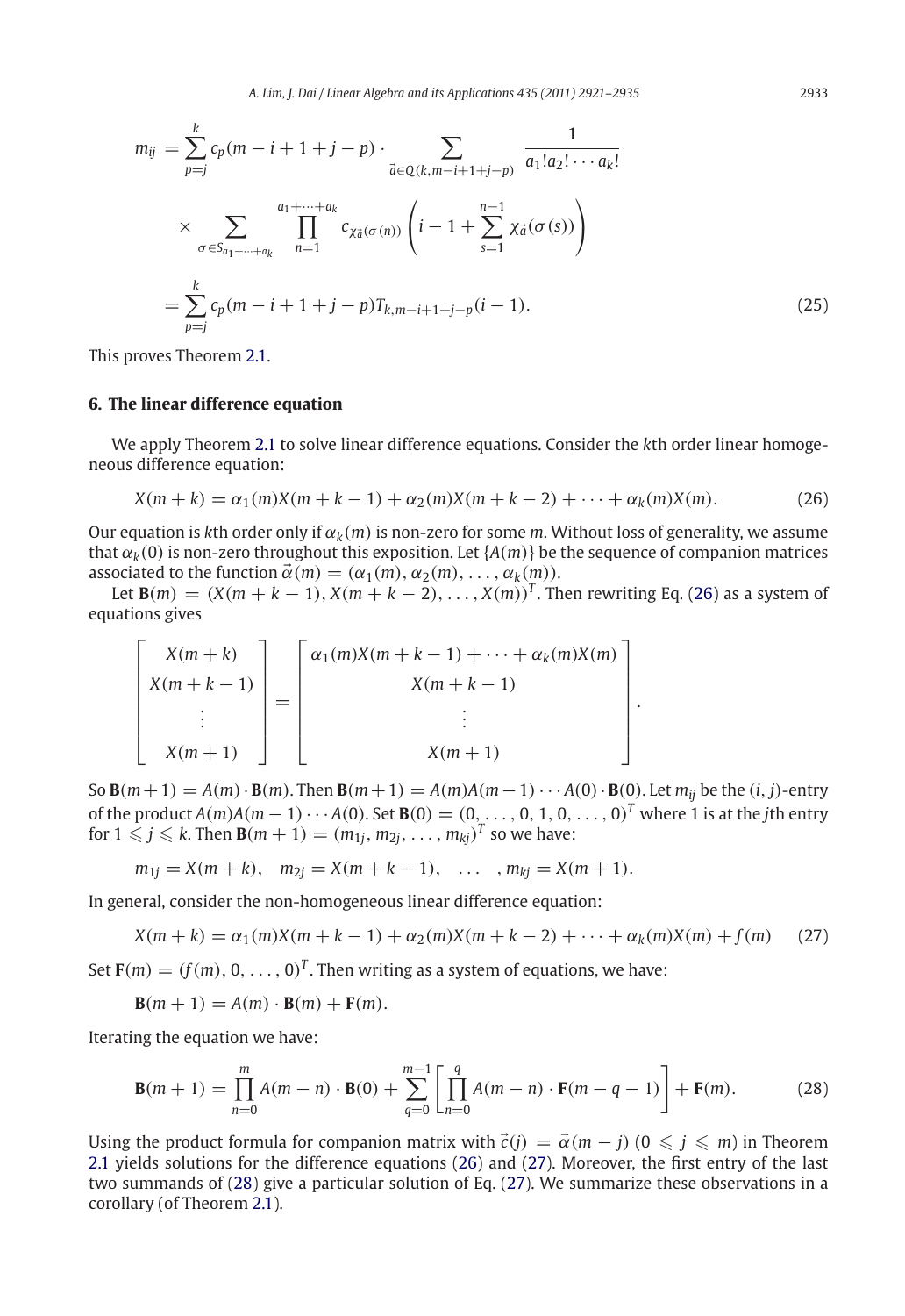**Corollary 6.1.** Set  $\vec{c}(n) = \vec{\alpha}(m-n)$  for  $0 \leq n \leq m$ . A basis for the solution space of Eq. [\(26\)](#page-12-2) is given by,  $1 \leqslant j \leqslant k$ ,

$$
\Theta_j(m+k) = \sum_{p=j}^k \alpha_p(p-j) T_{k,m+j-p}.
$$

*Moreover, a particular solution of Eq. [\(27\)](#page-12-3) is given by*

$$
\Phi(m+k) = f(m) + \sum_{q=0}^{m-1} \sum_{p=1}^{k} \alpha_p(m-q-1+p) T_{k,q+1-p} f(m-q-1).
$$

Next, we make some interesting observations about the solution space of Eq. [\(26\)](#page-12-2). For **B**(0)  $=(0,\ldots, 0, 1)^T$ , the solution of Eq. [\(26\)](#page-12-2) is  $\Theta_k(m + k) = \alpha_k(0)T_{k,m}$ . Moreover, we also have **B**(1) =  $(\alpha_k(0), 0, \ldots, 0)^T = \alpha_k(0) \cdot (1, 0, \ldots, 0)^T$ . Note that  $\alpha_k(0)$  is non-zero and that  $(1, 0, \ldots, 0)^T$  is the initial condition for solution  $\Theta_1(m + k)$ . Therefore by a shift of index we have

$$
\Theta_1(m+k) = \frac{1}{\alpha_k(0)} \Theta_k(m+k+1) = T_{k,m+1}.
$$

By Corollary [6.1,](#page-12-0)  $T_{k,m+1} = \sum^{k}$ *p*=1  $\alpha_p(p-1)T_{k,m+1-p}$  for  $m \geqslant 0$ .

Moreover, the formula for  $\Theta_i(m + k)$  gives:

$$
\begin{bmatrix}\n\Theta_1(m+k) \\
\Theta_2(m+k) \\
\vdots \\
\Theta_k(m+k)\n\end{bmatrix} = \begin{bmatrix}\n\alpha_k(k-1) & \alpha_{k-1}(k-2) & \dots & \alpha_2(1) & \alpha_1(0) \\
0 & \alpha_k(k-2) & \dots & \alpha_3(1) & \alpha_2(0) \\
\vdots & \vdots & \ddots & \vdots & \vdots \\
0 & 0 & \dots & 0 & \alpha_k(0)\n\end{bmatrix} \begin{bmatrix}\nT_{k,m-k+1} \\
T_{k,m-k+2} \\
\vdots \\
T_{k,m}\n\end{bmatrix}.
$$

<span id="page-13-0"></span>If  $\alpha_k(j) \neq 0$  for all  $0 \leqslant j \leqslant k-1,$  the above equation gives us a change of basis relation.

**Corollary 6.2.** *For*  $\vec{c}(j) = \vec{\alpha}(m - j)$ *,* 

$$
T_{k,m+1} = \sum_{p=1}^{k} \alpha_p (p-1) T_{k,m+1-p}.
$$

*Moreover, if*  $\alpha_k(j) \neq 0$  *for*  $j = 0, 1, \ldots, k - 1$ *, the set* 

$$
\{T_{k,m-j}; j=0,1,\ldots,k-1\}
$$

*forms a basis for the solution space of Eq. [\(26\)](#page-12-2).*

Observe that if  $\alpha_1, \alpha_2, \ldots, \alpha_k$  are constants then, using the fact that  $|S_n| = n!$  and collecting like terms, we have

$$
T_{k,m+1} = \sum_{(a_1,a_2,...,a_k) \in Q(k,m+1)} \left( \begin{array}{c} a_1 + a_2 + \cdots + a_k \\ a_1, a_2, \ldots, a_k \end{array} \right) \alpha_1^{a_1} \alpha_2^{a_2} \cdots \alpha_k^{a_k}.
$$

This is the solution  $\Theta_1$  of Eq. [\(26\)](#page-12-2) with constant coefficients and initial conditions *X*(0) = 0 =  $\cdots$  =  $X(k-2)$  and  $X(k-1) = 1$ . The same answer is obtained in [\[2](#page-14-6)] and is listed as Identity 5. In the same